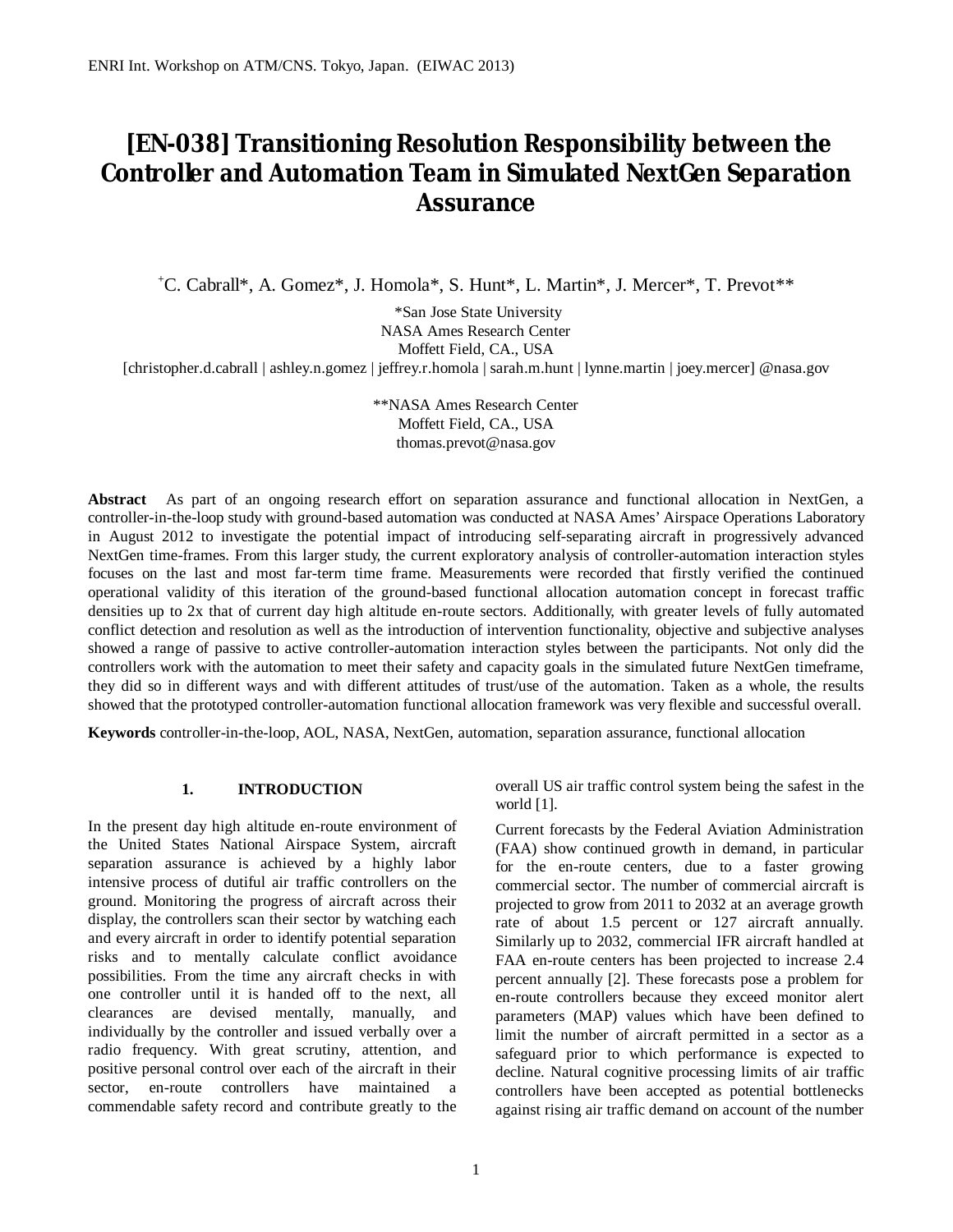of planes any person could reasonably be expected to track. Complementary to the FAA forecasts, the US Congress established the Joint Planning and Development Office (JPDO) to develop the Next Generation Air Transportation System (NextGen) which among its many visions, explicitly aims to overcome the capacity limits imposed by individually attended aircraft separation procedures of today and requires a restructuring of the roles of humans and automation and how they perform their respective functions to synergize human and automation performance [3].

To meet the forecast demand increase, separation management components of en-route NextGen environments are envisioned to rely on automation to augment human performance beyond today's limits by offloading workload from the human controllers onto automated functions for the majority of routine operations. Use of automated conflict detection and resolution decision aides that are seamlessly integrated within ground automation systems is planned to allow separation management tasks to move away from fixed human-based standards while always maintaining an unambiguous delegation of responsibility. Automation is anticipated to support a migration from tactical to strategic decision making as well as perform many routine tasks. With layers of protection that allow for graceful degradation of situations, automation reliance is planned to be coupled with modes that do not require full reliance on humans as backup. Building from today's current roles, the corresponding NextGen roles for air traffic controllers that stand to benefit from use of automation include: identifying complex future conflicts, management of individual aircraft trajectories, and detecting and resolving conflicts via automation while eliminating residual conflicts [3]. Use of data communications that are integrated with ground automation is envisioned to reduce the number of voice communications and controller workload, and hence increase the controller's efficiency and ability to manage more traffic [4]. While providing tactical and strategic separation management, en-route trajectory based operations (TBO) automation is planned to provide the ability to request modifications of trajectories and support trajectory negotiation. [5].

However, relying on automation to fully or partially replace a function previously carried out by a human operator means that automation need not be all or none, but can vary across a continuum of levels, from the lowest level of fully manual performance to the highest level of full automation. Furthermore, the specific function with its variant level of manual/automatic control, itself can range along a variety of human information processing sub-tasks or stages [6]. As a simple example, the function

of detecting a conflict could be fully automatic, fully manual, or somewhere in between and this could exist along with different levels of automation for the subsequent separate function of conflict resolution, which could itself be fully automatic, fully manual, or somewhere in between. It has been shown that the flexibility of an automation system contributes to its use case as task load and complexity increase [7].

In addition to being flexible and multi-layered, other beneficial design factors can encourage effective trust and use within human-automation systems. Recent research suggests that humans respond socially to technology and reactions to computers can be similar to reactions to human collaborators [8]. In commonly observed effective human teamwork and collaboration, both parties walk a line to balance what they perceive the other is capable of while they, themselves, exhibit evidence of their own reliability in handling certain tasks. In general, someone's capability with simpler tasks is commonly held to reflect their capability with more complex tasks. Research on system credibility established within the context of simple decision tasks has been conducted and has shown that operators who experience an automated system's failures in easy tasks are less likely to comply with the automation's recommendations during a more difficult task [9]. Rather than taken on immediate face value, automation is scrutinized for its credibility through operator experiences with that automation, i.e. trust is learned. Considering that entire schools of cognitive theory have posited active participation as preferable over passive reception or observation, at least some sense of control is assumed to be of crucial importance for an operator to work with and appropriately trust automation. Automation surprises occur when technology autonomously performs tasks that cause a system to behave in a manner that the operator had not anticipated and it has been assumed that such a decrease in situation awareness arises from a non-satisfaction of a self-agency mechanism [10]. In other words, allowing the operator some form of control over the automation is expected to enhance the human-automation work dynamic.

# **2. OPERATIONAL CONCEPT**

# **2.1 Ground-Based Automated Separation Assurance**

Informed from the guidelines of the JPDO and humanautomation functional allocation literature referenced above, our NextGen prototype instantiation of a groundbased automated separation assurance concept is next briefly described in this section. More detailed accounts of the precise characteristics and evolution of the concept can be found in the prior separation assurance (SA)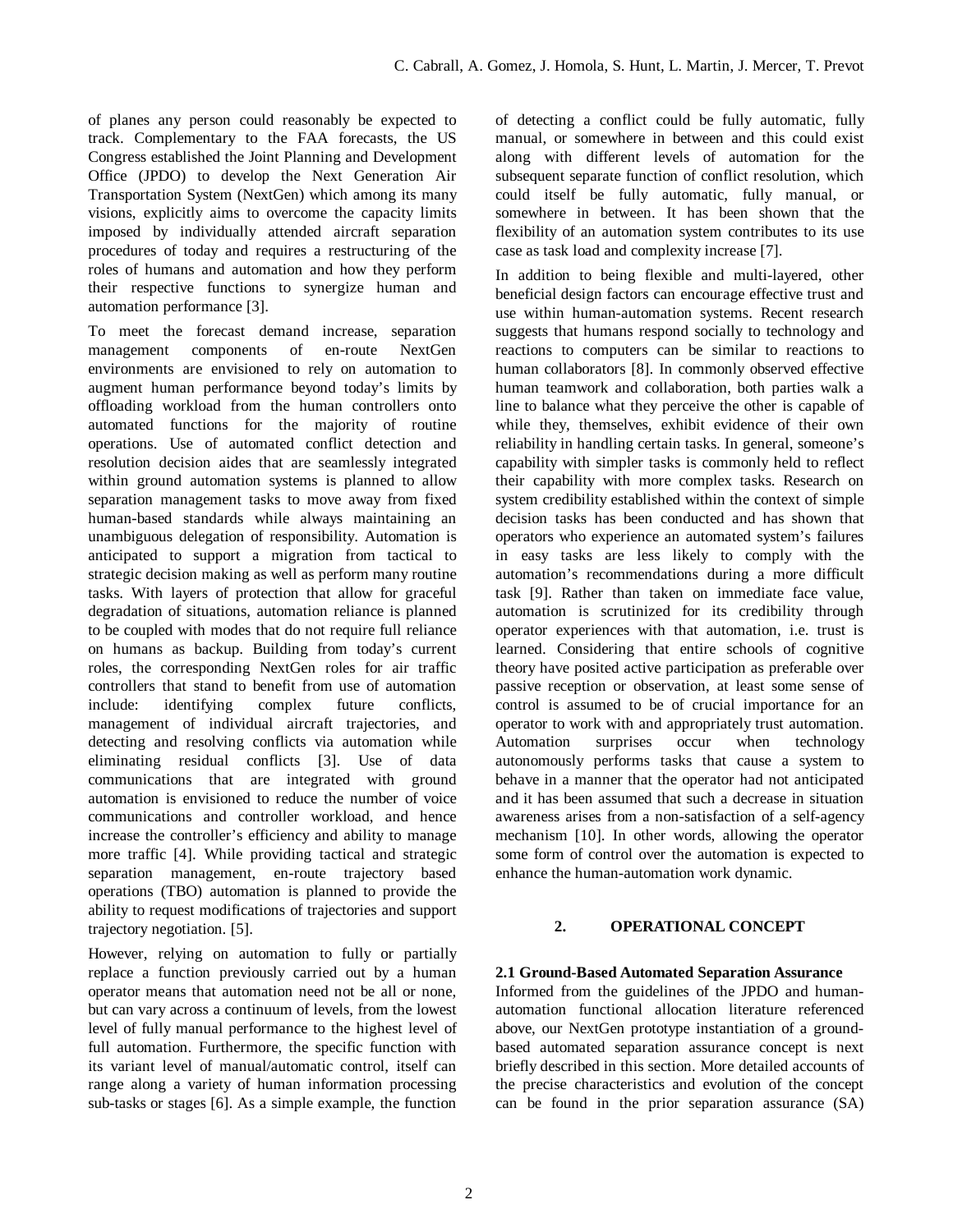research conducted at NASA Ames [11-18]. Additionally, complementary and collaborative airborne-based separation assurance concepts are detailed in research conducted at and with NASA Langley [19-20].

Ground-based automated separation assurance involves automation components that monitor and/or manage nominal TBO equipped aircraft, while the controller handles off-nominal operations, provides additional services, and makes decisions when human involvement is needed. The primary difference from today's system is automated conflict detection and automated conflict resolution via data link. Controller involvement in routine conflicts is only required when an automatic trajectory change would exceed defined thresholds.

# *2.1.1 Enabling Environment*

Each aircraft was assumed to be equipped with integrated data communications capabilities for route modifications, frequency changes, cruise altitude changes, and climb, cruise and descent speed modifications as well as high accuracy surveillance data provided via Automatic Dependent Surveillance Broadcast (ADS-B). Automated trajectory-based conflict resolutions were generated for conflicts with more than three minutes to initial loss of separation (LOS). For those with less time before LOS, a separate automated tactical conflict avoidance function (TSAFE) could generate a resolution and send heading changes to the aircraft directly.

## *2.1.2 Roles and Responsibilities*

The automation detected conflicts, computed resolutions and/or alerted controllers. It nominally functioned by automatically sending instructions to aircraft via data link unless they exceeded a priori defined thresholds. The automation also augmented controller awareness and provided conflict status and probing tools. Primarily, the controller managed the automation, handled off-nominal situations and made decisions on situations when presented.

## *2.1.3 Air Traffic Controller Workstation*

Figure 1 depicts the air traffic controller workstation prototype designed for the above distribution of roles and responsibilities. Aircraft that were managed by the automation and within the controller's sector are displayed in a brighter gray than low-lighted exterior aircraft. Additional information in data tags and colors were used to draw the controller's attention to a specific problem. The display was designed for general situation awareness and management by exception. The following figures present more detailed depictions of the various aspects of the interface controller's used to interact with the automation tools.



Figure 1. Controller display with conflict list, an active conflict deferred by the automation to the controller (yellow), and a provisional resolution trajectory that currently conflicts with a third aircraft (cyan).

Nominally aircraft data tags were collapsed and appeared only as a chevron target with an altitude tag because routine aircraft operations such as frequency changes, hand-offs, climbs and descents, etc. were conducted automatically without controller involvement (Fig. 2).



Figure 2. Collapsed aircraft data tags as chevrons with altitude tags.

Expanded data tags were used only in conjunction with situations requiring human attention. Figure 3 provides artificially arranged and ordered examples of what these looked like: A) highlighted when manually expanded by the controller, B) a "long-term" seven mins to LOS conflict number in gray C) a "medium-term" five mins to LOS conflict number in yellow, D) a "short term" three mins to LOS with target symbol, data tag, and conflict number in red, E) an auto-generated short term conflict resolution advisory in red, F) a conflict deferred by the automation to the controller in yellow, G) a conflict that the automation is still "thinking" about, and H) an aircraft placed in an auto-uplink inhibited status by a controller.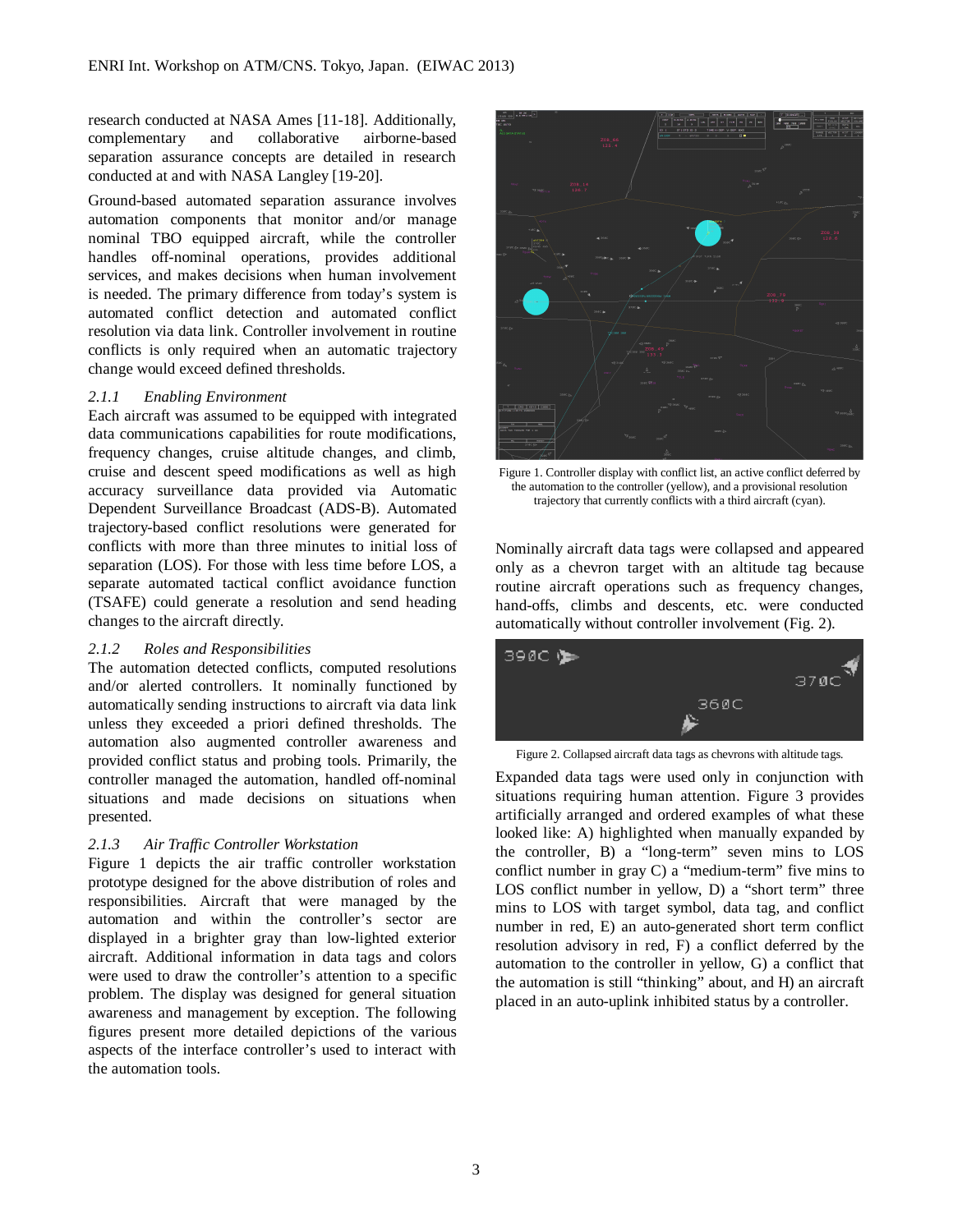

Figure 3. Expanded data tag examples.

Data tags contained items (Fig. 4) that controllers could left/right click on to initiate different trial plans/autoresolution requests. For example, left clicking on the arrow opened a lateral trial plan; right clicking on the time to LOS requested an auto-resolution from the automation along the lateral dimension; right clicking on the altitude requested an auto-resolution along the vertical dimension. Also, controllers could click on the diamond to access a data communications menu.



Figure 4. Clickable data tag items.

Figure 5 depicts the conflict detection alert and automation status table. Each row represented a conflict and provided the callsigns of the involved aircraft, their datalink eligibility and their vertical status (climbing, descending, or level). The count down time to initial LOS was displayed in minutes, the predicted horizontal separation in nautical miles, and the predicted vertical separation in hundreds of feet. Last in the row, a dynamically color-coded box was used to indicate the current action-state of the automation in regard to that specific conflict.

#### *2.1.4 Current Additions for Present Analysis*

In line with the separation management standards and visions of the JPDO, the broader human factors research in human-automation functional allocation and trust introduced above, as well as participant comments from prior SA research, new adjustments and additions were made in the current study's human-automation interaction environment. Criteria thresholds for when the automation acted independently of the controller were changed and new intervention functionalities were introduced.

The thresholds were changed to provide a wider range of instances where the automation could uplink resolutions directly to aircraft without controller involvement (i.e. full-auto resolutions) while simultaneously increasing the amount of time available for a controller to observe or act prior to those uplinks by the automation. Specifically, full-auto resolution limits were increased to impositions on aircraft of up to 90 seconds or more of delay, 60 or more degrees of heading change, 2,200 or more feet of altitude change, and/or 50 or more knots of speed change. Within these limits, the automation was permitted to directly issue an uplink resolution without involving the controller. Additionally, these criteria-bounded full-auto resolutions could only take place on conflicts that had no more than eight minutes until LOS while the conflicts themselves could be displayed as early as ten minutes until LOS. Furthermore, auto-generated TSAFE resolution advisories for short-term conflicts were eligible for direct uplink without controller involvement within two minutes to LOS. Suggested resolutions could be displayed as early as three minutes to LOS.

Based on prior feedback regarding the desire to maintain a certain level of control over the automation, new

| B B                      |                | CNFL           |     | <b>KEYS</b> |     | <b>MIXED</b> | <b>AUTO</b> | SUP       |            |                                                                                  |
|--------------------------|----------------|----------------|-----|-------------|-----|--------------|-------------|-----------|------------|----------------------------------------------------------------------------------|
| FONT<br>2                | $M-MINS$<br>18 | A-MINS<br>18   | LBL | UNT         | ST. | TIM          | <b>HS</b>   | <b>VS</b> | <b>BXS</b> |                                                                                  |
| ID <sub>1</sub>          |                | ST 1 ST 2 ID 2 |     | TIME H-SEP  |     | V-SEP        | <b>BXS</b>  |           | COL        |                                                                                  |
| Data Link Status Symbols |                |                |     |             |     |              |             |           |            |                                                                                  |
|                          |                | <b>BVLA</b>    |     |             |     |              |             |           |            | <b>Separation Assurance</b>                                                      |
|                          |                |                |     |             |     |              |             |           |            |                                                                                  |
| <b>+SAS489</b>           |                | TTAS573        |     |             |     |              | oα          |           |            | <b>Auto-Resolve Status Boxes</b>                                                 |
| <b>*AFR689</b>           |                | <b>+SAS489</b> |     | s           |     | 8            | $\Box$      |           |            | <b>Civilibrary:</b> controller review needed                                     |
| <b><i>AFR689</i></b>     |                | ftTAS573       |     | 2<br>۰      |     | ø            | <b>00</b>   |           |            | <b>OCyan:</b> conflict resolution found<br>CGreen: conflict resolution found and |
| OAMC931                  |                | <b>0SVA894</b> |     | 5<br>۰      |     | ø            | 00          | C F       |            | sent to aircraft<br><b>OBlank: no action has been taken yet</b>                  |

Figure 5. Conflict detection alert and automation status table.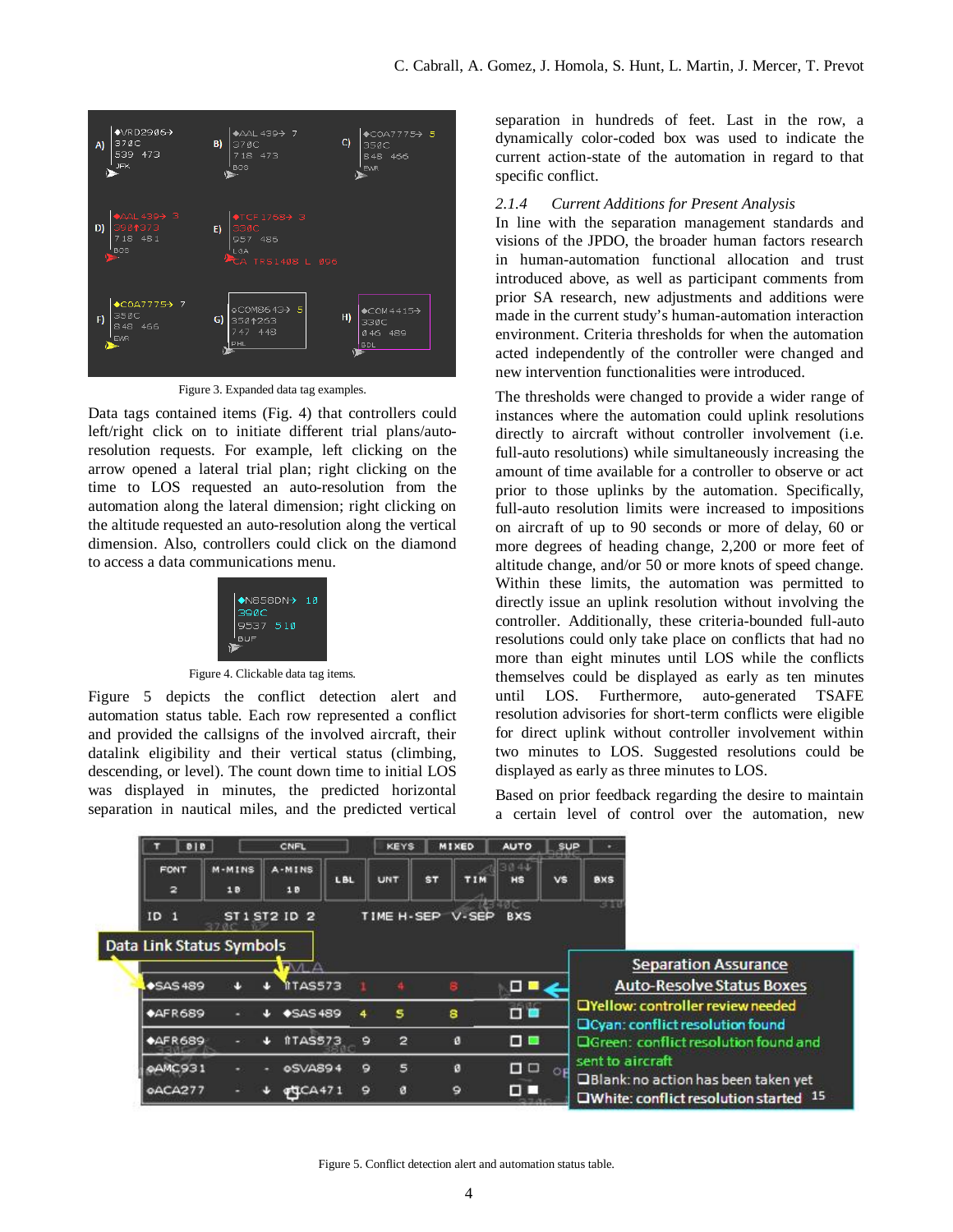intervention functionalities were introduced that provided the controllers with an ability to inhibit/allow the automatic uplink aspect of the automation. At any point, a controller could input an "NU" (i.e., no uplinks) command and select one or more aircraft to put into a status where the automation was prohibited from uplinking conflict resolutions to the aircraft without their involvement. This status persisted for the aircraft until the same controller entered an "AU" (i.e., allow uplinks) command or the aircraft was handed off to the next controller.

# **2.2 Problem Statement of Current Analysis**

The full-auto criteria adjustments described above combine to provide more opportunities for controllers to observe the automation successfully accomplish its work in handling simpler or "easy" conflicts. This complemented its already apparent proficiency with the routine hand-off and frequency changes. These opportunities are expected to support and engender actions from the controllers consistent with a perspective of reliability or trust in the automation. Such positive experience is assumedly essential as a precursor to effective interactions with the automation in more complex or critical situations. Furthermore, the addition of intervention functionality is expected to foster a sense of engagement, participation and control that should facilitate the controllers' confidence with and effective use of the automation.

First, verification that the prototyped human-automation functional allocation operational concept of this iteration of SA research continues to support the controllers in the NextGen envisioned environment by maintaining the FAA's safe separation standards and forecast levels of increased traffic densities is of principal interest to the current analysis. Next, the present analysis aims to provide a characterization of the transitioning separation assurance responsibilities between the controllers and the automation to explore the different interaction styles of controller trust and use of the automation, and lend insight towards possible factors that contribute to those shifting human-automation interaction styles.

# **3. METHOD**

# **3.1 Apparatus**

The entire operational environment was simulated using the Multi Aircraft Control System (MACS) software package [21] developed and maintained by the Airspace Operations Laboratory (AOL) software team. MACS is a java based scalable platform used for the prototyping of air traffic management displays and concepts that range from the current day and up through exploratory far term time frames. For each sector presently analyzed a radar controller (R-side) workstation consisted of a standard desktop PC with 75cm Barco monitor and Display System Replacement (DSR) keyboard and trackball as input devices. These workstations were also equipped with tablet PCs that were used for voice communications similar to the presently fielded Voice Communications System (VCS). Seven pseudopilot stations with standard desktop PC setups were used for the management of flights within the simulation.

## **3.2 Design**

The present analysis focuses on the last six runs of a larger human-in-the-loop SA study aimed to investigate the potential impact of introducing self-separating aircraft in progressively futuristic NextGen time-frames. The full study simulated four different time-frame environments and the last block of six runs were dedicated to representing the environment furthest into the future and with the most advanced human-automation operational paradigm. This portion of the study consisted of two days: one full day of training with a morning classroom briefing on the new environment assumptions and automation capabilities, hands-on learning activities, two training runs and discussion sessions followed by a second day of six different 40-minute data collection runs.

Traffic scenarios were developed to present each controller participant with a varying range of aircraft densities for their sector over the course of a run to represent an approximate FAA NextGen forecast level of approximately twice that of current day levels (approx. 13 – 17 aircraft in a sector at any given point) resulting in peak instantaneous traffic counts of well over 30 aircraft in a sector. Scripted conflicts between aircraft trajectories were included in the density mix in addition to those that would naturally occur on account of the increased traffic levels.

## **3.3 Airspace**

The airspace simulated five high altitude sectors from Cleveland Center (ZOB) in the central region of the United States: ZOB 26, ZOB 38, ZOB 79, ZOB 49 and ZOB 59. The floor of each sector was set at flight level (FL) 330 with confederate controllers handling the traffic outside of the five test sectors as well as the aircraft below. As seen in Fig. 6, each sector has unique geographic boundaries and different characteristics of aircraft density, traffic flows and complexity. Arrivals and departures from local area airports (e.g., Toronto-YYZ) contributed to these individual sector differences.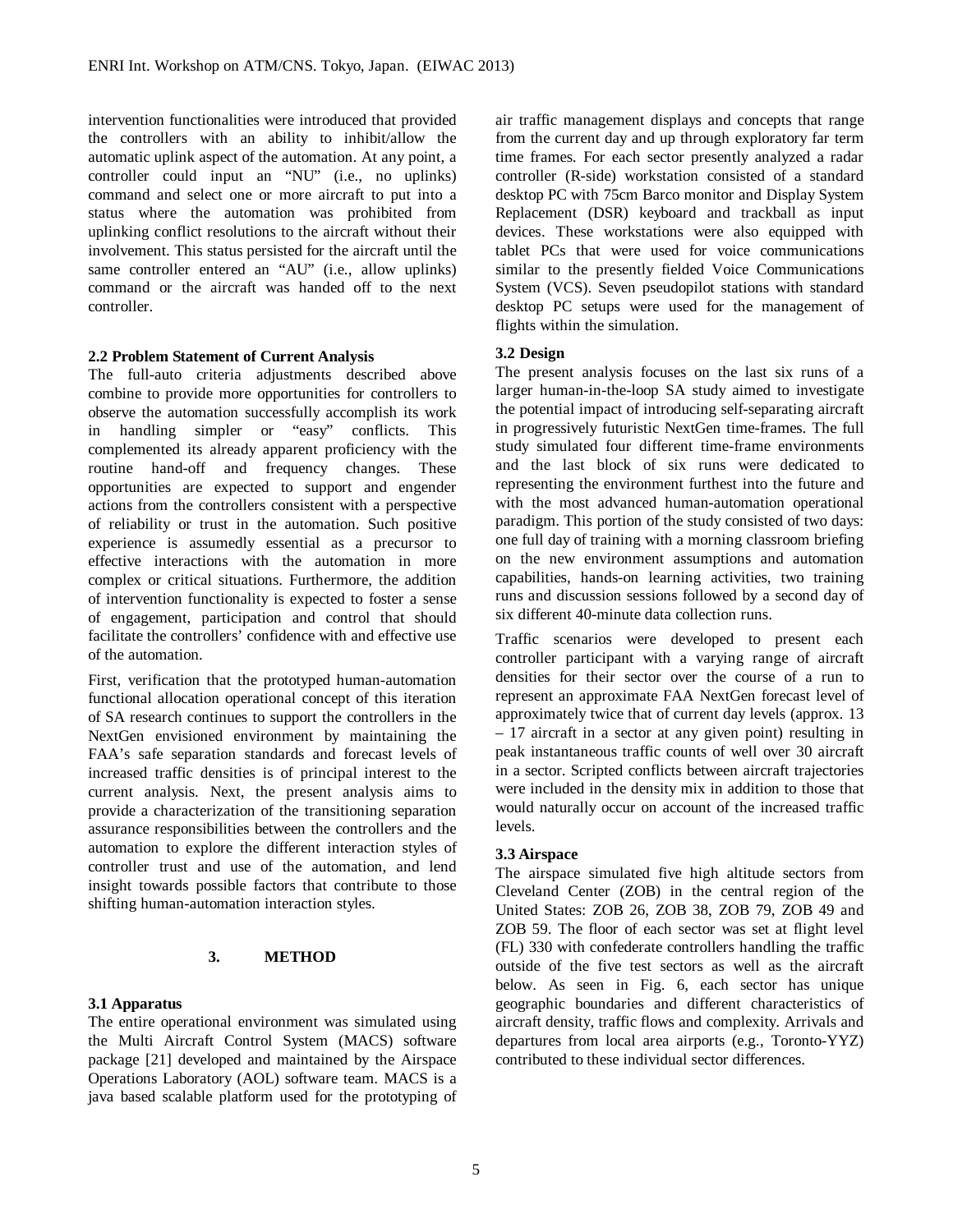

Figure 6. Simulated airspace.

## **3.4 Participants**

The participants consisted of seven current FAA front line managers, each from different enroute centers and current on radar rating and certification. Of these, five served as radar (R-side) controllers and two served as area supervisors that had five different recently retired confederate controllers available for on-call data (D-side) control positions to support the R-sides. In addition to the D-sides, two other recently retired controllers served as confederate "Ghost" positions that managed the air traffic outside of the test area. Additional confederates included seven general aviation and student pilots that acted as pseudopilots and were assigned to each of the test sectors and surrounding areas.

## **3.5 Procedure**

During the runs, the tasks of the control team were different in many respects from what they are today. As this was a functional allocation study of ground-based automated separation assurance, the main departures were along such lines: the automation was responsible for handoffs, transfers of communication, conflict detection, and conflict resolutions within defined parameters; the controllers were responsible for monitoring the automation's performance, handling conflict situations deferred by the automation, and exercising control of the automation to ensure an efficient and effective flow of traffic through the sector.

Data were collected on the performance of these tasks from a variety of sources throughout the study for later consolidation and analyses. During each run, screen recordings were taken on each of the workstations. Actions performed by participants within MACS and the various states and aspects of the traffic were recorded in real-time by MACS data collection processes. Participants completed post-run questionnaires after the conclusion of each data collection run as well as one post-simulation questionnaire administered at the end of the entire study.

#### **4. ANALYSIS RESULTS**

# **4.1 Capacity and Safety**

Aircraft counts were calculated and recorded in real time at one-minute intervals for each sector during each run. Figure 7 shows the average aircraft counts collapsed across all 6 data collection runs. After an initial ramping up of traffic in the first quarter of a run, traffic densities increased to sustained average levels of approximately 23 aircraft for the narrowest and most local flow constrained sector (38) and approximately 29 aircraft for the larger and less local flow constrained sectors (49 and 59). These results verify that the targeted levels of aircraft counts were met and maintained by the test sector controllers across the simulated runs.



Figure 7. Average aircraft counts across all 6 runs per sector.

To assess the basic level of operational safety in the test airspace, LOS events were examined. A LOS was recorded anytime two aircraft were simultaneously closer than 5 nautical miles (nmi) laterally and less than 800 feet apart vertically. To be included in the following analysis, a LOS had to occur within one of the test sectors after the first five minutes of a run and last for more than 12 consecutive seconds (one full, simulated radar position update). LOS events were further categorized into Operational Errors (OE) and Proximity Events (PE) based upon the lateral separation at the closet point of approach measured along the diagonal between the aircraft. If that lateral separation distance was between 4.5 nmi and 5.0 nmi horizontally, the LOS was counted as a PE; whereas if that distance was less than 4.5 nmi, the LOS was counted as an OE.

Across the 240 minutes of the six runs multiple LOS events were scripted to occur inside the test airspace. Only two LOS events actually occurred: both classified as PE. However, both LOS events were found to be attributable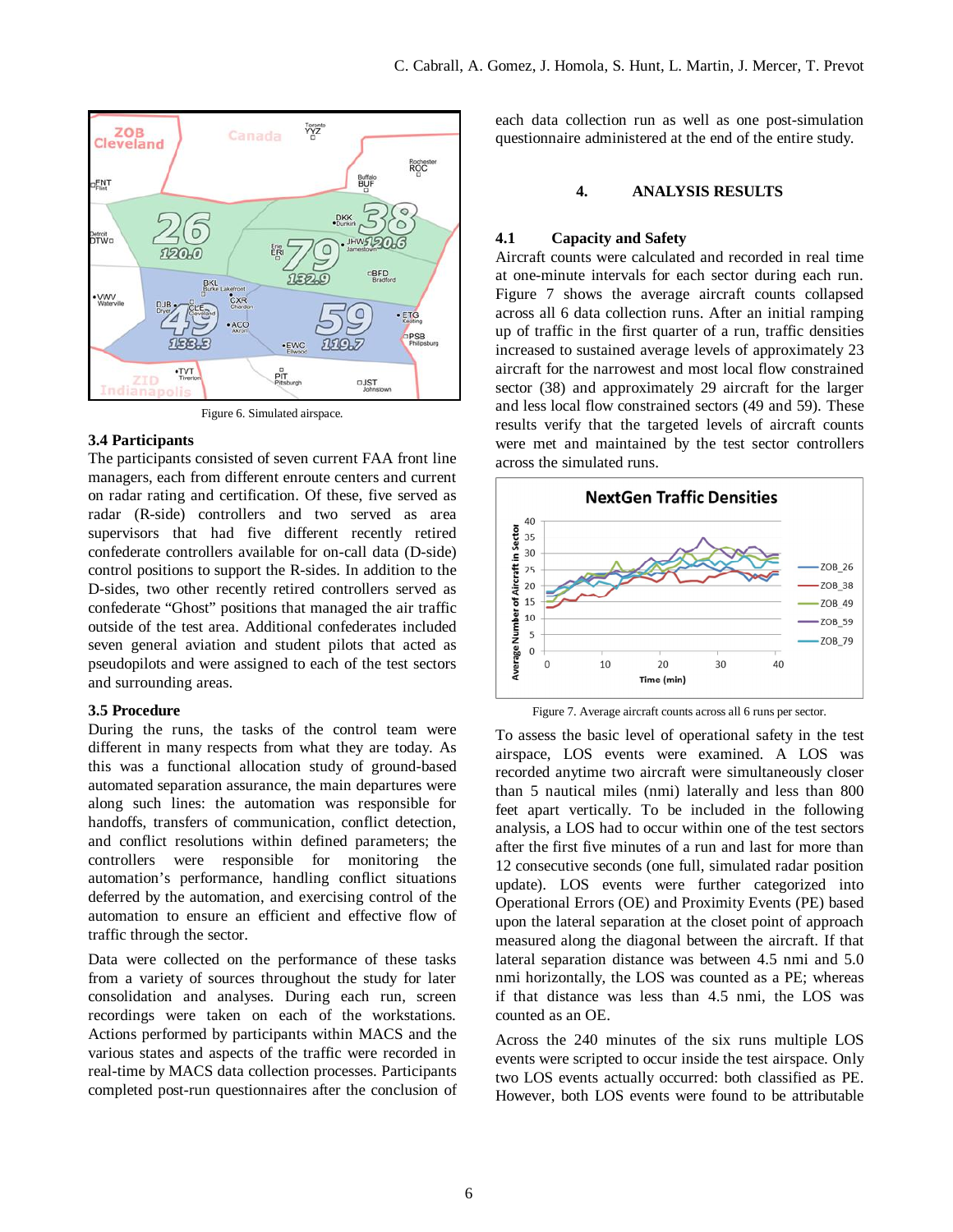to simulation artifacts. Specifically, the first PE was due to a confederate pseudo pilot failing to comply with a controller's issued clearance to maintain a specified flight level. The other was due to a traffic scenario design error that unrealistically stacked two departure aircraft together and did not provide the confederate ghost controller a fair amount of time to resolve prior to their entry into the test airspace. In sum, these results verify that appropriate levels of separation safety were maintained despite the increased levels of traffic and built in conflicts.

## **4.2 Individual Sector Differences**

A priori differences in sectors in terms of a sector's demand for climbing and descending aircraft, average time and distances for aircraft to cross a sector, and the nature of the conflicts common to a sector were analyzed as potential contributing factors to a controller's interaction style with the automation. A characterization of each of these differences follows.

# *4.2.1 Transitioning Arrival and Departure Aircraft*

Unique aircraft handled by each controller over the course of a run were counted and classified as either a transitioning aircraft or an overflight. These were averaged per run and the results can be seen in Figure 8. Transitioning aircraft included those descending towards or climbing out of airports in the local vicinity of the test sectors (e.g., DTW, YYZ, BUF, etc.). These flights created additional complexity for controllers on account of the associated uncertainty and additional constraints and demands not attributed to overflights, which could nominally be left at the same altitude across a sector.



Figure 8. Number of aircraft handled on average by a sector controller in a single run.

A single factor ANOVA was conducted to examine these differences and found a significantly higher proportion of transitioning aircraft for sector 79 over all the other sectors  $F(4,25) = 39.35$ ,  $p < .001$ . Sectors 26 and 38 had the next highest proportion, which were in turn significantly higher than the proportions of transitioning aircraft for sectors 59 and 49.

# *4.2.2 Sector Crossing Time and Distance*

One of the most visibly apparent individual differences between the controllers is the shape and size of the sector they controlled. (Fig. 6). These aspects combine to affect how much time and what kind of space controllers' have to work with for aircraft in their sector before the aircraft is handed off to the next sector. Sector crossing data were recorded for each aircraft that transited a sector to capture how many seconds an aircraft spent in a sector and how far it flew within that sector.

A separate single-factor ANOVA was run to test for differences in both the transit times and transit distances of aircraft for each sector. In both cases, statistical significance was found indicative of more time and space for sector 49 when compared to any other sector; time: F  $(4,1410) = 2.98$ , p < .05, distance: F  $(4,1410) = 3.49$ , p < .01 with other comparisons failing to obtain significance (Fig. 9).



Figure 9. Average aircraft sector crossing times (secs) and distances (nm).

#### *4.2.3 Conflicts*

During the simulation, a conflict event was logged at each track update where two aircraft were predicted to come into LOS at a future point in time in one of the test sectors. Figure 18 shows the average number of conflicts predicted for each sector across all six runs. A singlefactor ANOVA was used to test for average conflict frequency differences among the five controllers. Average occurrences of unique conflict pairs differed significantly across the controllers,  $F(4,25) = 12.43$ ,  $p < .001$  with sectors 59 and 79 having significantly higher average number of conflicts per run than sectors 26 and 49 who in turn had a significantly higher average number of conflicts per run than sector 38 (Fig. 10).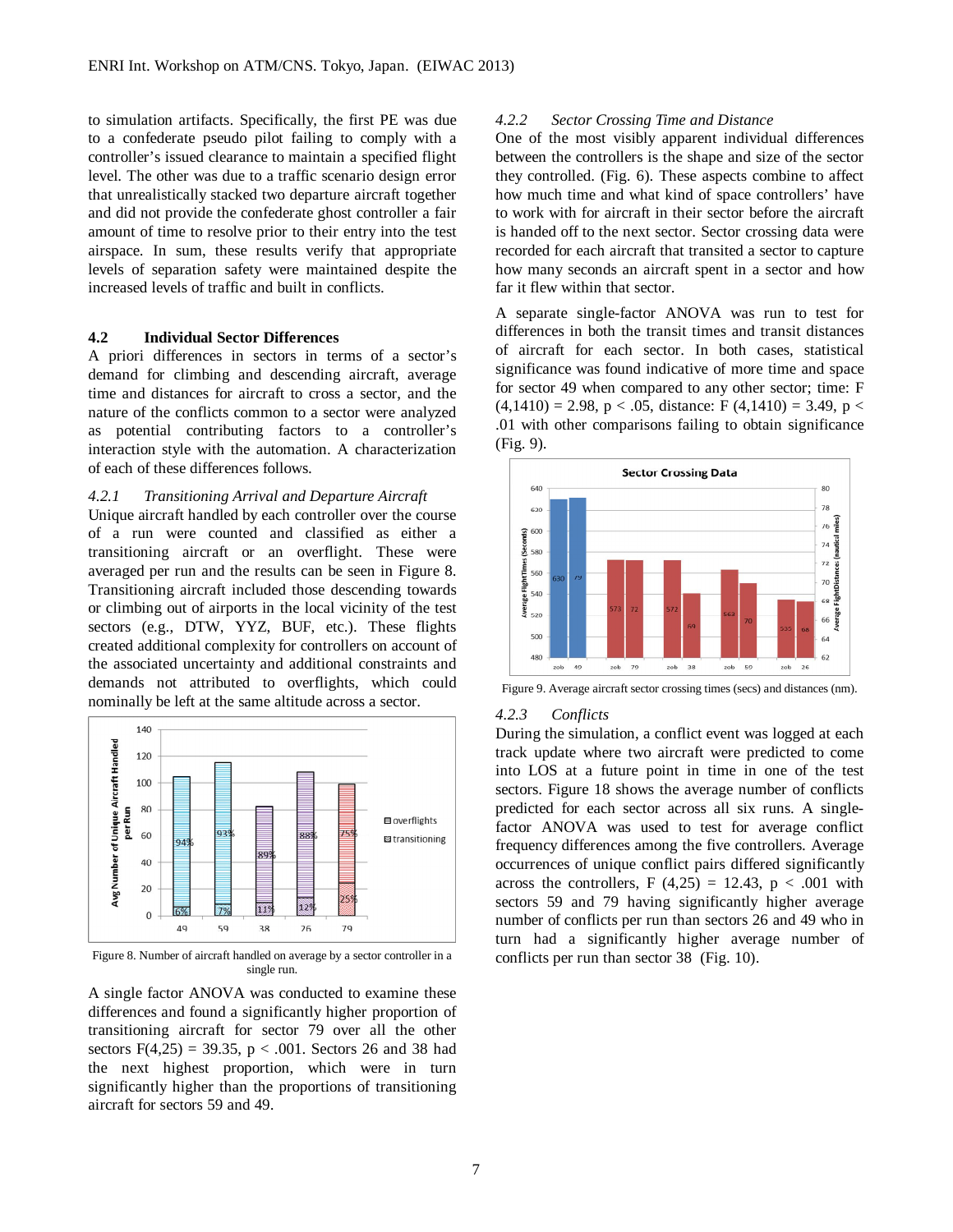



Lastly, for each conflict pair the vertical state for each involved aircraft was recorded at that point in time. Conflict pairs were categorized as level conflicts if both aircraft were level, or transitioning conflicts if either aircraft in the pair was in a climb or descent. Figure 11 shows the average distributions of level conflicts on top of transitioning conflicts for each sector. A single factor ANOVA was used to test for differences in the average percentage of transitioning conflicts between the sectors. Sector 79 had a significantly higher proportion of conflicts that involved transitioning aircraft,  $F(4,25) =$ 4.55,  $p < .01$ . Comparisons between the other sectors did not obtain significant differences.



Figure 8. Proportional number of conflicts that involved level versus transitioning aircraft.

#### **4.3 Human Automation Interaction Styles**

For the present analysis of human automation interaction styles, four major sources of information were investigated. These included route, altitude, and/or speed amendments uplinked by the automation without any controller involvement; amendments uplinked by a controller with little to no automation involvement; interventions issued by a controller to inhibit the automation's ability to uplink to an aircraft; and subjective workload ratings and responses from questionnaires pertaining to participants' trust and use of the automation.

#### *4.3.1 Uplinks*

A total of 709 uplinks were counted across all five controllers and all six runs. 151 of these uplinks occurred without the presence of a conflict for the involved aircraft, whereas the remaining 558 uplinks concerned conflicts. From Fig. 12, it can be seen that sector 38 had the greatest percentage of non-conflict uplinks and sector 49 the least.



Figure 12. Total uplinks categoized by conflict presence and sector

For uplinks where the automation detected conflicts, the status of the automation in resolving that conflict (Fig. 5) was recorded. Figure 13 shows the average proportions of different resolution automation states for each test sector.



Figure 13. Averaged proportions of status of resolution automation for uplinks involving conflicts.

#### *4.3.2 Full-auto Resolution Uplinks*

288 of the conflict uplinks were full-auto resolutions not involving a controller and of these, 12.5% were tactical avoidance TSAFE resolutions and the remaining 87.5% were sent strategically with more than three mins until LOS. A single-factor ANOVA was used to test for proportional full-auto resolution uplink differences among the five controllers. The average percentage of uplinks that were full-auto resolutions per run differed significantly across the controllers, F  $(4.25) = 18.63$ , p < .01 with sectors 49 and 59 having significantly higher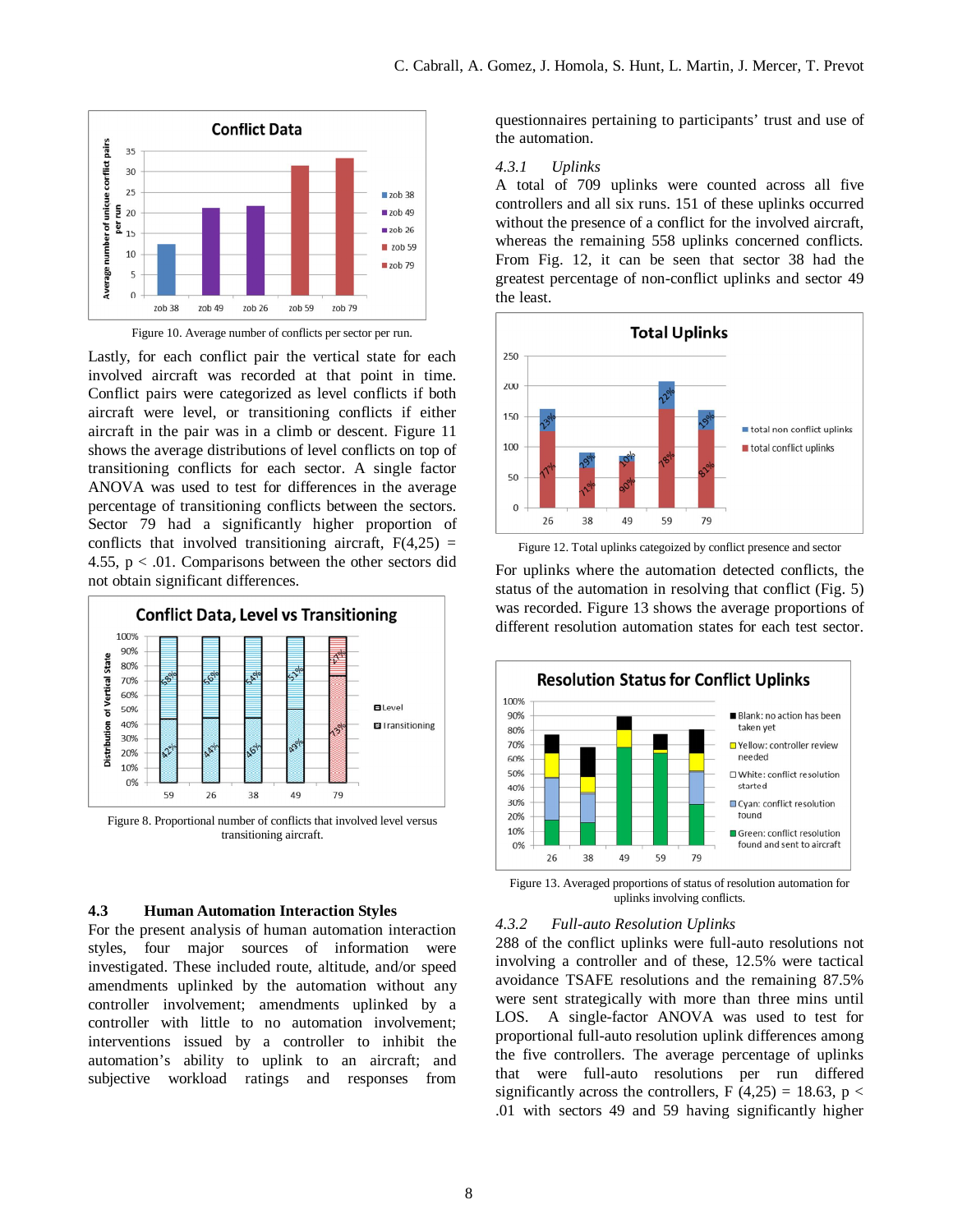average percentages of full-auto uplinks than sector 79 who in turn had a significantly higher full-auto percentage than sectors 26 and 38 (Fig. 14).



Figure 14. Average percentage of uplinks in a run that were full-auto, i.e. the green bars from Fig. 13.

## *4.3.3 Pro-active Controller Resolution Uplinks*

Prior to the automation getting involved in the resolution of a conflict, a controller could issue a resolution on his/her own in response to a conflict alert or even, as mentioned above, without a conflict alert at all. In addition to the 151 non-conflict uplinks (Fig. 12), a total of 97 uplinks were issued by controllers across the runs while the conflict automation status box was still black/blank; i.e. indicative that the automation had not yet begun to work on resolving that conflict (Fig 13). Taking these two numbers together provides a measurement of how pro-active/preemptive a sector controller was in issuing resolution clearances.

A single-factor ANOVA was used to test for differences in the pro-activeness of sector controllers in resolution clearance uplinks. Average percentages of uplinks that were executed by controllers preemptive of automation differed significantly across the controllers,  $F(4,25) =$ 3.95,  $p < .05$  with sector 38 showing significantly higher levels of pro-activeness than all the other sectors, and sector 49 the lowest (Fig. 15).



Figure 95. Average percentage of uplinks in a run that were preemptive.

## *4.3.4 NU Intervention Frequency and Duration*

An auto-uplink inhibit event "NU" was counted on a per plane basis and a total of 100 NU's were found issued by all test controllers across the six different runs. In 87% of these cases, controllers inhibited both aircraft involved in the conflict as opposed to just one. Figure 16 shows the total number of NU's for each sector as well as the proportionality of NU's that were issued on top of an active TSAFE advisory.



Figure 106. Total NU's issued by a controller in the presence and absence of TSAFE advisories.

A single-factor ANOVA was run to test for differences in the number of NU's issued by controllers where the aircraft involved did not have an active T-SAFE advisory. Non-TSAFE NU's differed significantly across the controllers, F  $(4,25) = 99.89$ , p < .001 with sector 38 issuing significantly more NU's outside of TSAFE status on average per run than any other sector (Fig. 17).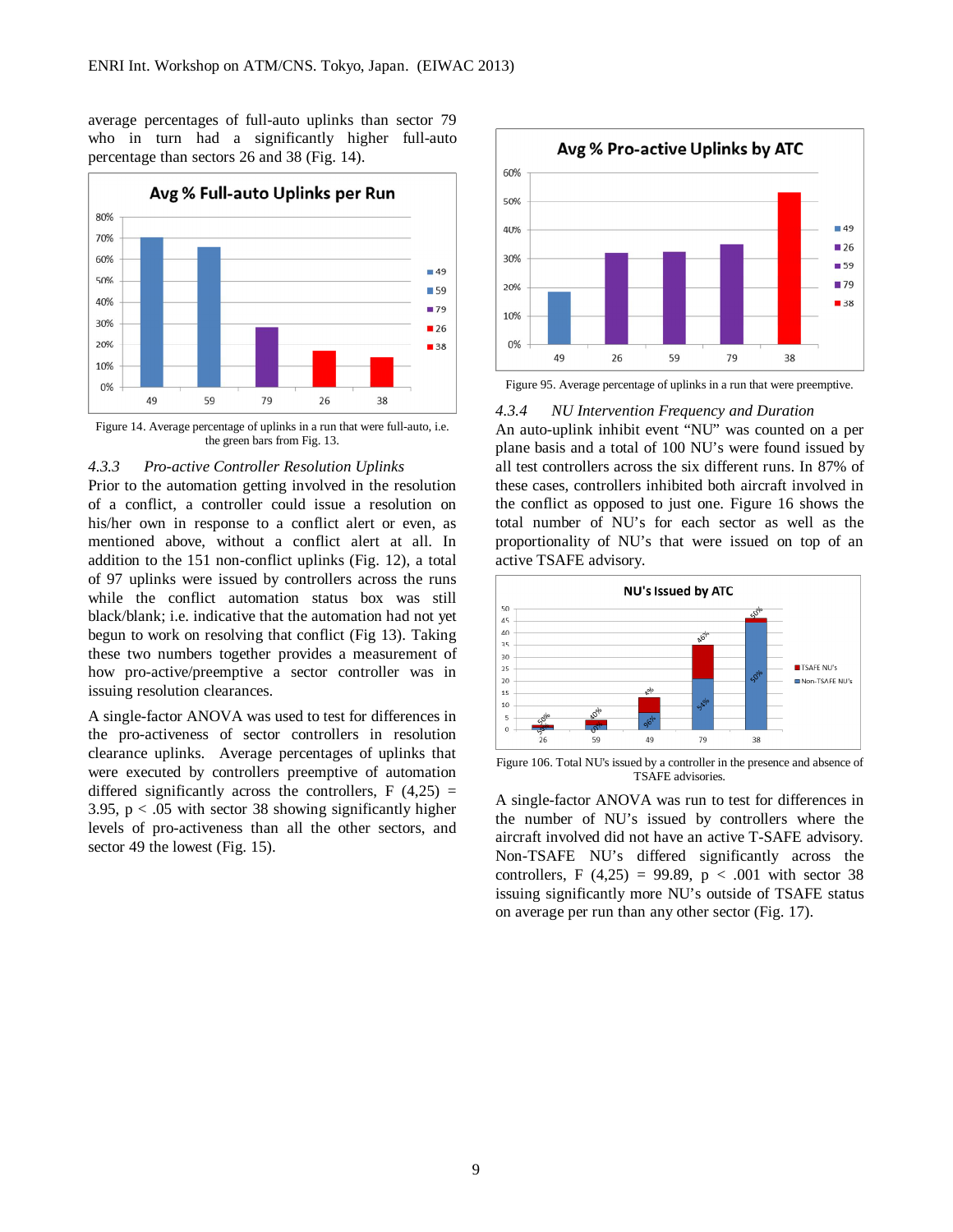



Controllers could revert an aircraft from NU status back to automatic uplink eligibility status at any point or prolong their NU status indefinitely while under their ownership. Length of time in NU status was measured as the time between an NU and a subsequent AU for the same aircraft by the same controller. Initial results indicate that elapsed time in NU status ranged from as short as 20 seconds to as long as 379 seconds with an average duration of 115 seconds across all runs and controllers. Sectors 38 and 79 had the longest NU duration average at 145 seconds. Trends in the results indicate a positive relationship between number of NU's issued and length of time aircraft were kept in NU status (Fig. 18). In other words, controllers with more frequent use of NU left aircraft in NU status for longer durations on average versus less frequent users of NU who more quickly transitioned aircraft back out of NU status.



Figure 1811. Average number of seconds controller left aircraft in NU status before reverting with AU command.

## *4.3.5 Subjectives: Workload*

Throughout each 40-minute run, self-assessment workload prompts appeared in the margin at the top of the controllers' display and lasted for 40 seconds for each prompt. Workload ratings were made on a "1" to "6" scale (1 = "Very Low Workload" to  $6 =$  "Very High Workload") with averages computed per controller for each run. While average ratings for all participants fell on the lower end of the scale statistical analyses did indicate significant differences between their ratings (Fig. 19),  $F(4,360) = 14.02$ ,  $p < .001$ . Notably sectors 49 and 59

were the only controllers to never rate their workload higher than a "2". Sector 49 provided a significantly lower rating than everyone else except 26, while sector 38's higher workload ratings obtained statistical significance as well.



Figure 12. Self-assessed workload ratings:  $1 - 2$  "Time on hands,"  $3 - 4$  "In the groove,"  $5 - 6$  "Overloaded."

# *4.3.6 Subjectives: Questionnaires*

From their questionnaire responses to questions relevant to the topic of human-automation interaction styles, controllers showed some general consensus both as to what they liked and did not like about the automation tools. They also provided answers indicative of very different personal opinions on particular aspects.

For each of three different questions asking who should be responsible for the detection of conflicts, the generation of resolutions and the execution of resolutions, all controllers selected the answer "controller and ground automation should share." While the current analysis focuses only around the furthest "maximum" NextGen timeframe, the nature of the sequential design of the larger study lends itself to potential insights on controllers' developing attitudes over time and growing experience with the automation. While further analyses are planned to provide more detailed investigations, some relevant insight can still be seen at present that shed light on their "maximum" NextGen responses. Growth in controller confidence and trust of the automation can be seen from their increasing experience with it over time. Controllers' confidence grew in the trial planning tools as they used them. They were only "somewhat confident" when they used the tools in the minimum conditions ( $m =$ 4) but this confidence increased in the maximum conditions when they said they were "very confident" (m  $= 6$ ). Their confidence grew in a similar way when using the strategic conflict advisories: controllers were "quite confident" when they used the strategic advisories in the moderate conditions  $(m = 5.6)$  and this confidence increased to "confident" in the maximum conditions ( $m =$ 6). In the moderate condition, controllers' overall averaged opinion of the accuracy of the TSAFE advisories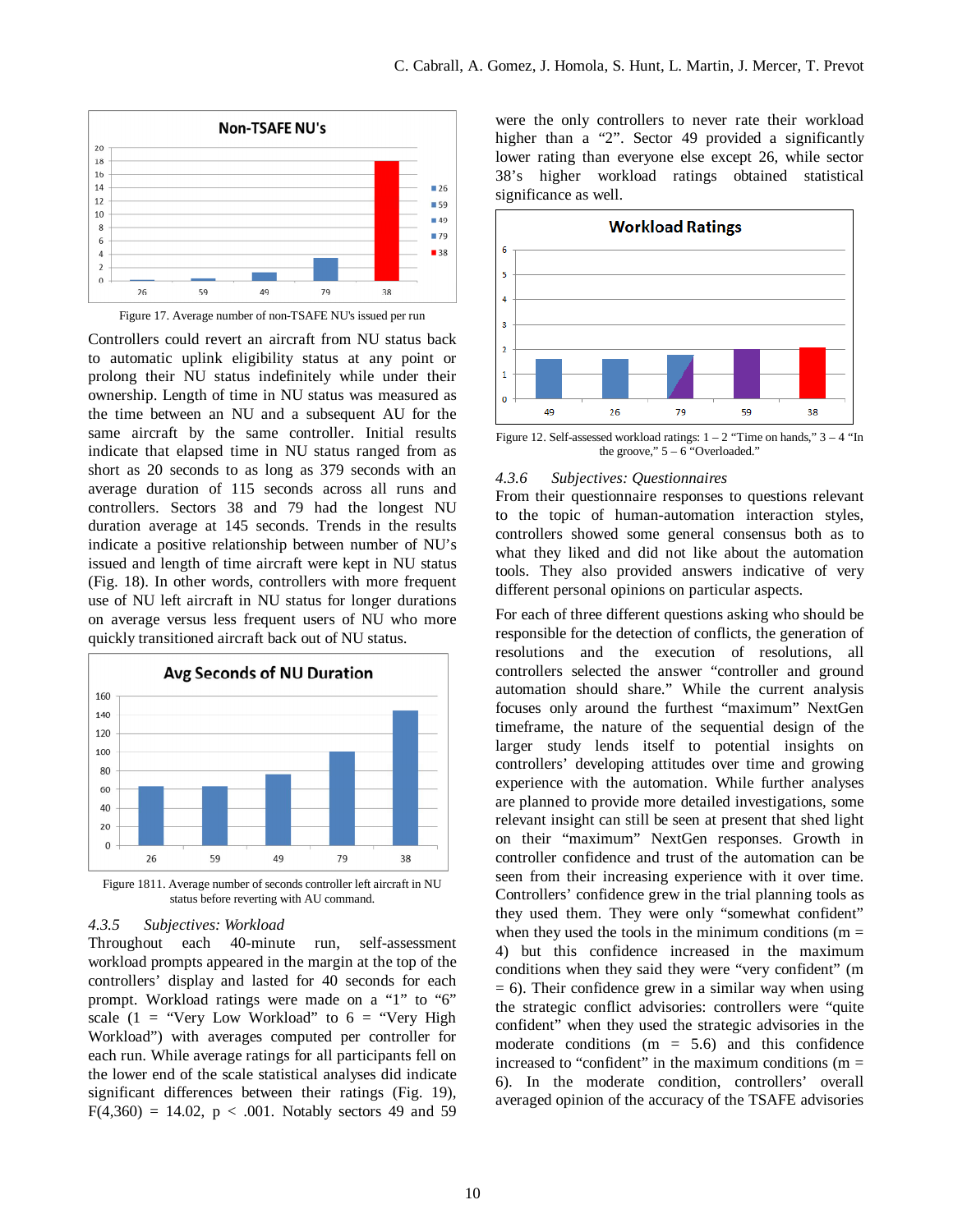was that it was accurate  $(m = 4)$  and this increased slightly as they rated them as quite accurate ( $m = 4.66$ ) in the maximum conditions.

In spite of the overall positive rating averages of the TSAFE tool, controllers did share some common reservations about its present implementation that limited its resolutions to using vectors without the possibility of using altitude resolutions. Example comments from controllers on sectors 38, 79, and 49 spoke directly to this: "I did not allow the computer to get to the point of needing a TSAFE resolution. The result of the computer applying a TSAFE was not acceptable to me." – 38; "The better resolution was to stop the climb of one aircraft versus a turn" – 79; "With climbing aircraft we had to be more aware to intervene before the computer vectored aircraft, when stopping at a lower altitude was a much easier, more efficient resolution" – 49.

Despite where controller responses agreed with each other, other questionnaire answers alluded to striking differences in their overall experiences and dispositions. On one side of the spectrum, the sector 49 controller had a very easy time working with and trusting the automation. In a series of post simulation questions referencing a list of automation tools that asked what, if any, value was provided by that tool, this controller exclusively responded either "reduced my workload" or "increased my awareness." All other controllers selected answers that stated value was added to the operations (i.e., safer, more efficient) rather than to themselves or that a tool "had no added value." Additionally, for a question asked at the end of each run: "Did you feel rushed and that you did not have enough time to complete tasks? Or, did you feel that you did not have enough to do?" sector 49 marked the minimum value of "1 – very low time pressure" on the 7 point scale every time.

On the other hand, sector 38 indicated a personal preference and comfort for human control rather than trust of automation control in some areas. For example, "I don't always trust the solutions the computer comes up with, and never like the TSAFE resolutions" and "I think things will get easier as my comfort level increases. I do not always trust the solution or believe that they are in the best interest of the aircraft." Sector 38 answered "had no added value" to each of the three different value questions regarding TSAFE automation. At the end of a run, 38 was the only controller to answer "moderate compensation required to maintain adequate performance" to the question "how much did you have to compensate for the automation to make the tools and concept work?" all others selected either "minimal compensation" or "no controller correction." Another example of sector 38's confidence in himself over the automation comes from a question that asked at the end of a run for the controller to comment on whether or not they had enough time to resolve their most complex conflict, to which 38 responded "yes, only because I saw the potential loss of separation before the computer, put an NU on the involved aircraft, and separated them my way when the red fifth line appeared."

The questionnaire responses from sectors 26, 59 and 79 generally fell in between 49 and 38 with more moderate ratings and/or comments.

# **5. DISCUSSION**

Working within the human-automation interaction paradigm examined in the present analysis, controllers were able to maintain safe separation standards in spite of future levels of increased air traffic demand. From an absolute perspective of taking the group of participants on the whole, all the controllers worked well with and liked the automated tools. This can be seen from meeting the above goals along with low workload ratings and questionnaire responses that revealed they preferred sharing separation assurance responsibilities with a set of automated tools that they increasingly trusted as time and experience with them went on.

Exploring a relative comparison perspective between the controllers, the human automation interaction style measurements above observably divided the controllers along a spectrum with sector 38 placed towards a more manual end, sector 49 towards a more automated end, and the others falling somewhere in between. With the greatest proportion of non-conflict and pro-active trajectory uplinks, as well as the lowest proportion of fullauto uplinks, the highest number of NU's and non-TSAFE NU's, and the greatest average NU status durations, sector 38's objective data combine to stand out as a characterization of a more active approach to the human-automation team working dynamic. This higher level of engagement and activity is also reflected in the higher average workload ratings of sector 38 compared to the other sector controllers, though notably still well within the acceptable range of the workload scale. Sector 49 on the other hand, assumed a much more passive approach in the controller-automation dynamic, with the highest percentage of full-auto uplinks, lowest percentage of uplinks without automation involvement, and relatively low number and duration of automatic uplink interventions. Assuming such an approach, sector 49's peak workload ratings never exceeded a "2." The subjective questionnaire responses from 38 and 49 substantiate their differing styles of action, as their own words and ratings exhibit contrasting opinions of automation trust and use.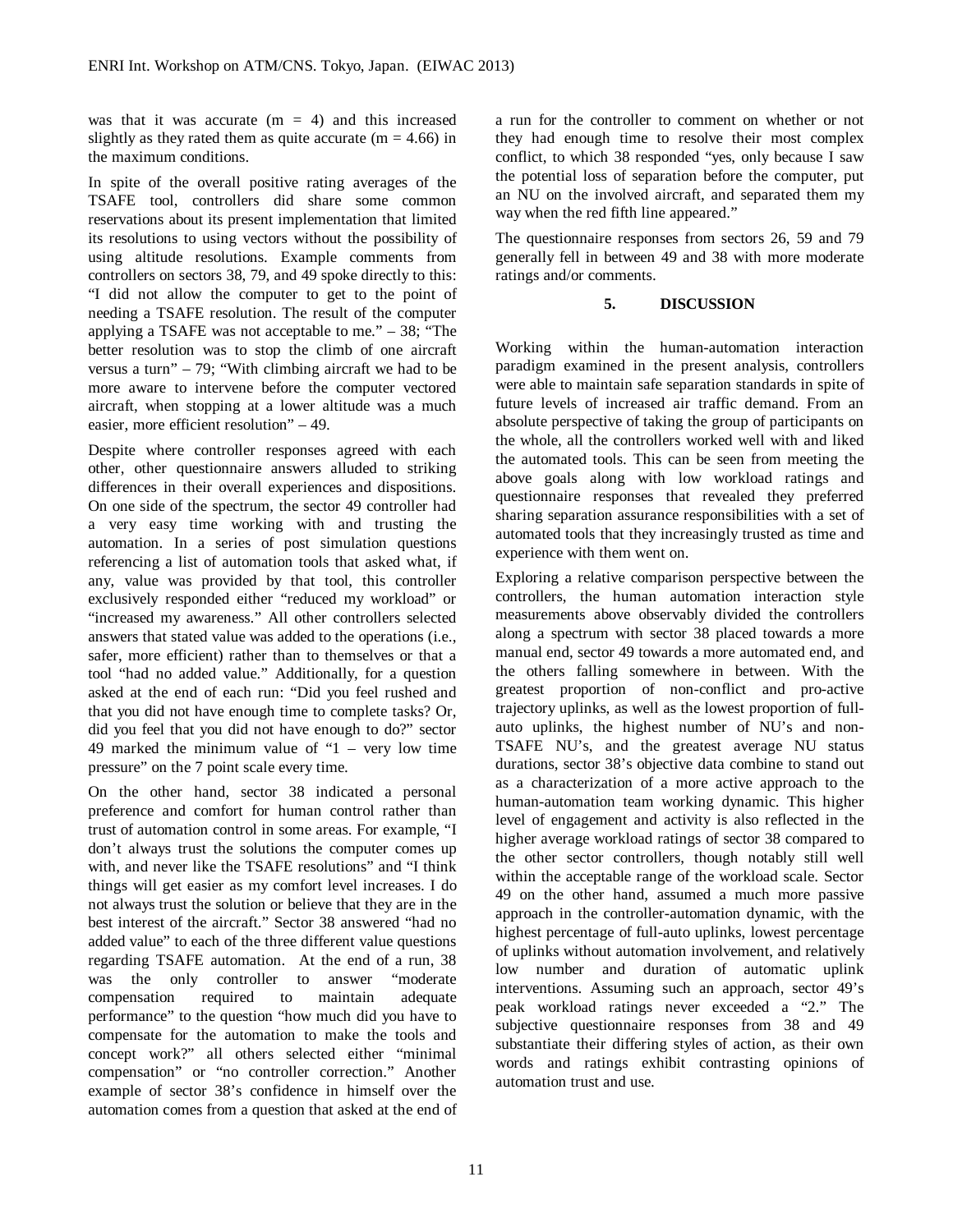While individual differences in how much people trust and use automation will surely always exist based from their own personal experiences and attitudes, task characteristics like demand, pressure and complexity might reasonably be expected to influence a person's behaviors with automated tools. Individual sector differences from the pre-scripted traffic flows and sector geographic dimensions presented the controllers with very different and highly contextualized local work environments. Some of these factors exist on a level completely independent of a controller. For example, sectors 49 and 59 clearly had the most time and space to work with aircraft, as well as having to serve the lowest demand of transitioning aircraft. Other factors also reflect a local work environment that dynamically changes based on the actions taken from within that environment, as this is the nature of "human-in-the-loop." For example, based on the pro-active resolution approach of the sector 38 controller, the lower number of conflicts certainly also reflect his solving of some conflicts early enough that they weren't recorded as conflicts. In contrast, sectors 59 (most likely by choice/comfort) and 79 (most likely by transitioning demand) had much higher levels of recorded conflict events.

Interestingly, sector 59 called out several instances in his questionnaire responses where he disapproved of the automation's handling of a situation. He also had approximately the same levels of sector crossing time/distances, and transitioning aircraft conflict demand as sector 38. However, unlike 38, we observed in his questionnaire comments a more passive approach like that of 49, i.e., "the hardest part will be to keep the controllers engaged" – 59. Additionally, the arrangement of the simulation which had 59 co-located in the south area alone with 49 and separate from the other controllers, provided more opportunity for 59 to observe and be influenced by a functional passive approach than perhaps would have been afforded to him alone.

From the present analysis, the most clear and single mapping between individual sector characteristics and resultant human interaction style appears to be between lower levels of transitioning aircraft demand and lower levels of pro-active controller resolutions. Less transitioning aircraft have been observed to lead to fewer short-term conflicts and TSAFE advisories. The resultant trend in interaction with automation is underscored by the controller's expressed dislike that TSAFE resolutions were limited to the lateral dimension alone, which encouraged them to be more pro-active in assigning altitude stops themselves.

Several areas of future research are encouraged from the current analysis. While one can get some preliminary ideas of controller differences at present, more can be

learned from subsequent tests in more precisely targeted and controlled studies. Most relevant to continuing from this exploratory vein of characterizing individually different controller-automation interaction styles would be a between-subjects designed study with either controller participants randomly rotated between or experimentally paired in specific sectors to ascertain relative effects of localized traffic and sector demands on a priori attitude towards trust/use of the automation. Additionally, further analysis of metrics to independently characterize traffic conflicts in open-loop runs would help to more accurately identify the variance in task or problem posed to each sector and speak towards levels of controller reliance on automation. Lastly, while flexible and accommodating to multiple styles of real-time usage, all the controllers in the present analysis shared the same underlying automation configuration parameters. In the future, this might not need to be the case. Individually tailored automation settings per the various localized sector environments and controller preferences for automation task sharing styles might be set ahead of time or flexibly adapted in real-time based on performance.

# **6. CONCLUSIONS**

The automation's design was very flexible, with multiple interaction points for different stages of manual and automated control and so accommodated a variety of individually different passive to active work styles of the controller participants. The provision of increased ranges of opportunities for the automation to act independently and be previewed in doing so were well received by some sectors (49 and 59) while others felt much more comfortable with exercising the auto uplink intervention NU functionalities (38 and 79). Not only did the controllers work with the automation to meet their safety and traffic level goals in this simulated future NextGen timeframe, they also did so in different ways and with different attitudes of trust/use of the automation. The prototyped controller-automation functional allocation framework was on the whole very flexible and very successful.

# **7. ACKNOWLEDGMENTS**

The authors greatly appreciate the support and collaboration of the NASA Airspace Program, the FAA, and particularly the controller participants. Gratitude is also owed to the entire research, development, and support staff in the AOL.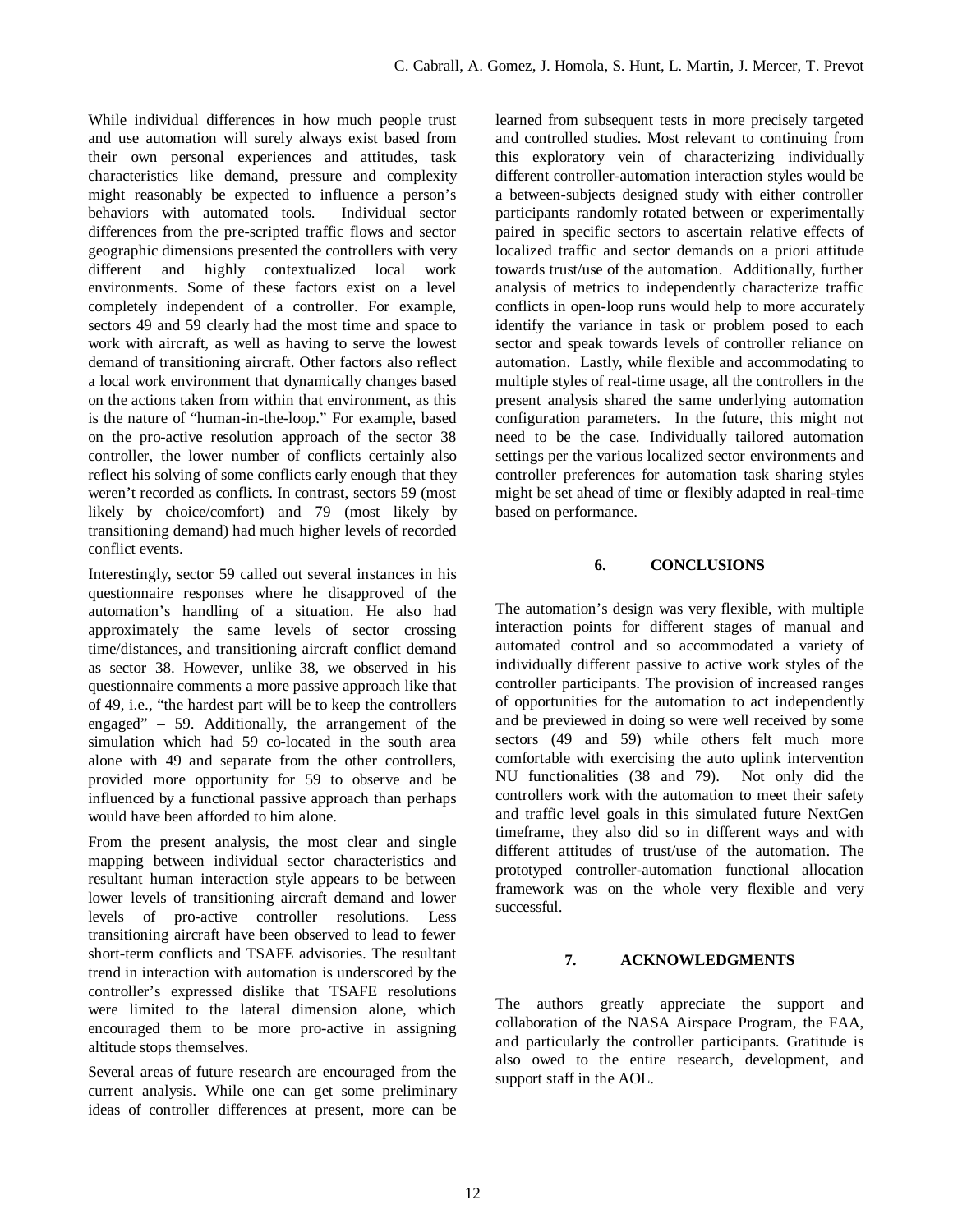# **8. REFERENCES**

- [1] Federal Aviation Administration, *NextGen Briefing* Retrieved online November, 2012 from http://www.faa.gov/air\_traffic/briefing/
- [2] Federal Aviation Administration. (2012) *FAA Aerospace Forecasts Fiscal Years 2012-2032*.
- [3] Joint Planning and Development Office. (2010). *Concept of Operations for the Next Generation Air Transportation System* [Draft version 3.2].
- [4] Joint Planning and Development Office. (2011). *Targeted NextGen Capabilities for 2025*.
- [5] Joint Planning and Development Office. (2011). *JPDO Trajectory-Based Operations (TBO) Study Team Report*.
- [6] Parasuraman, R., Sheridan, T., & Wickens, C. (2000). A model for types and levels of human interaction with automation. *IEEE Transactions on Systems, Man, and Cybernetics – Part A: Systems and Humans, 30(3)*, 286-297.
- [7] Hou, M., Kobierski, R. & Brown, M. (2007). Intelligent adaptive interfaces for the control of multiple UAVs. *Journal of Cognitive Engineering and Decision Making, 1*, 327-362.
- [8] Lee, J., & See, K.  $(2004)$ . Trust in automation: Designing for appropriate reliance. *Human Factors: The Journal for the Human Factors and Ergonomics Society, 46*, 50-80.
- [9] Madhavan, P., Wiegmann, D., & Lacson, F. (2006). Automation failures on tasks easily performed by operators undermine trust in automated aids *Human Factors: The Journal for the Human Factors and Ergonomics Society, 48(2),* 241-256*.*
- [10] Maille, N., & Sarrazin, J. (2012) Sense of control in supervision tasks of automated systems. *Aerospace Lab Journal, AL04-09*. Retrieved online November, 2012 from http://www.aerospacelab-journal.org/
- [11] Erzberger, H. (2001, December). The automated airspace concept. *Proceedings of the Fourth USA/Europe Air Traffic Management R&D Seminar.*
- [12] Erzberger, H. (2009). Separation assurance in the future air traffic system. *Proceedings of the ENRI International Workshop on ATM/CNS (EIWAC 2009)*.
- [13] Homola, J. (2008) *Analysis of human and automated conflict resolution capabilities at varying levels of traffic density* (Master's thesis). San Jose State University, San Jose, CA.
- [14] Prevot, T., Homola, J., Mercer, J., Mainini, M., & Cabrall, C. (2009). Initial evaluation of NextGen air/ground operations with ground-based automated

separation assurance. *Proceedings of the Eighth FAA/Eurocontrol R&D Seminar*.

- [15] Homola, J., Prevot, T., Mercer, J., Brasil, C., Martin, L., & Cabrall, C. (2010). A controller-in-the-loop simulation of ground-based automated separation assurance in a NextGen environment. *Proceedings of the ENRI International Workshop on ATM/CNS (EIWAC 2010).*
- [16] Prevot, T., Mercer, J., Martin, L., Homola, J., & Cabrall, C. (2010). Funcation allocation for groundbased automated separation assurance in NextGen. *Proceedings of the International Conference on Human-Computer Interaction in Aerospace*.
- [17] Prevot, T., Homola, J., Martin, L., Mercer, J. & Cabrall, C. (2011). Automated air traffic control operations with weather and time-constraints. Proceedings of the ninth FAA/Eurocontrol R&D Seminar.
- [18] Prevot, T., Homola, J., Martin, L., Mercer, J. & Cabrall, C. (2012). Toward automated air traffic control – Investigating a fundamental paradigm shift in human/systems interaction. *International Journal of Human-Computer Interaction, 28(2),* 77-98.
- [19] Wing, D. (2008). Performance basis for airborne separation*. Proceedings of the 26th International Congress of the Aeronautical Sciences*.
- [20] Wing, D., Prevot, T., Murdoch, J., Cabrall, C., Homola, J., Martin, L., … Palmer, M. (2010, September). *Comparison of ground-based and airborne funcation allocation concepts for NextGen using human-in-the-loop simulations*. Paper presented at the  $10<sup>th</sup>$  AIAA Aviation Technology, Integration, and Operations Conference , Fort Worth, Tx.
- [21] Prevot, T. (2002). Exploring the many perspectives of distributed air traffic management: The Multi-Aircraft Control System MACS. In S. Chatty, J. Hansman, & G. Boy (Eds.), *HCI-Aero 2002* (pp. 149- 154). Menlo Park, CA: AIAA Press.

## **7. COPYRIGHT**

#### **Copyright Statement**

The authors confirm that all original material included in their paper is not subject to copyright as the work falls within the public domain of the U.S. Government. They also confirm they have obtained permission, from the copyright holder of any third party material included in their paper, to publish it as part of their paper. The authors grant full permission for the free publication and distribution of their paper as part of the EIWAC2013